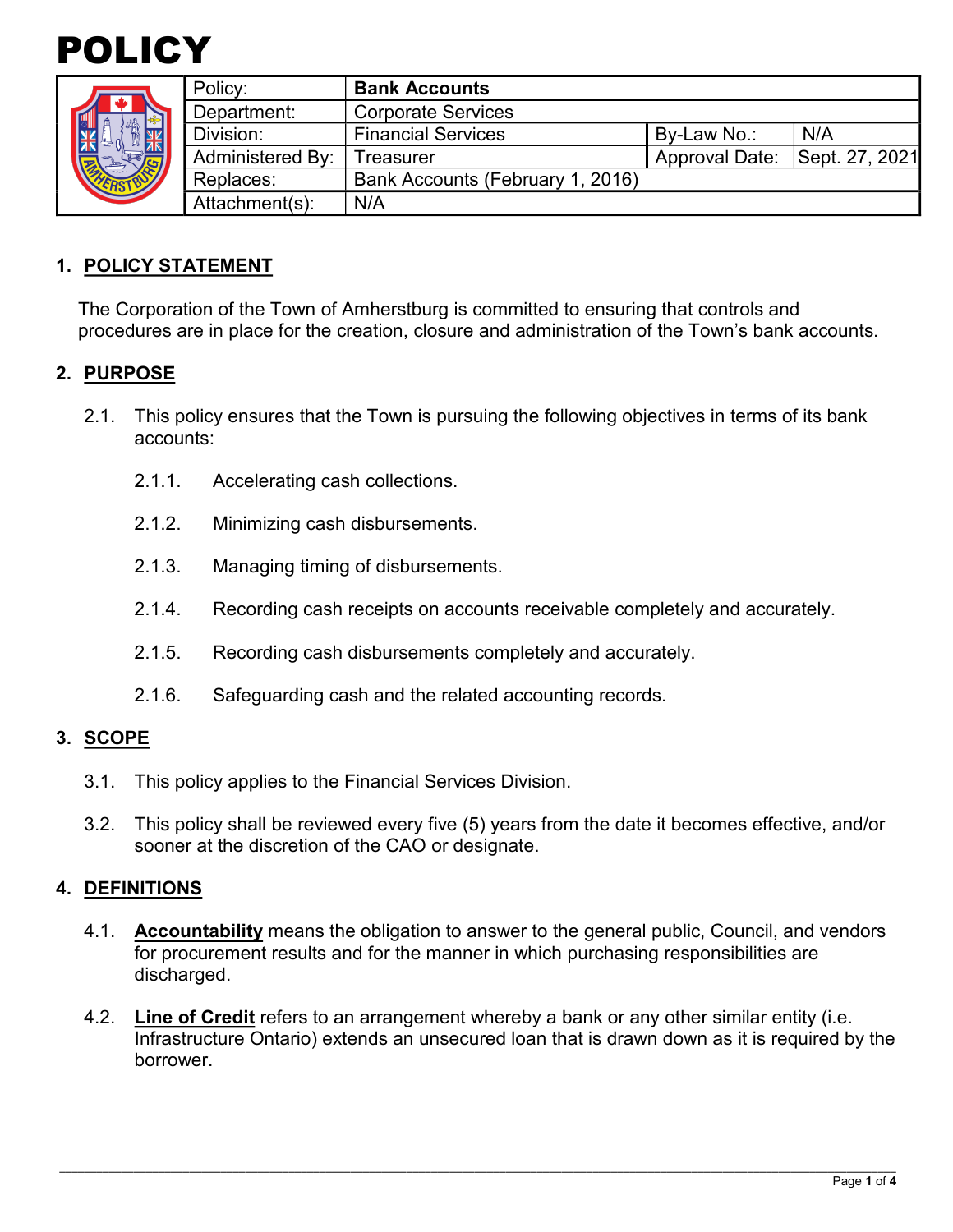- 4.3. **Operating Account** refers to the bank account used for the majority of the Town's cash receipts and disbursements. Other accounts may be used for special or designated purposes.
- 4.4. **Outstanding Cheque** refers to a cheque that has been issued by the Town but has not yet been recorded by the bank.
- 4.5. **Outstanding Deposit** refers to a deposit that has been deposited by the Town into its bank account, but not yet recorded by the bank.
- 4.6. **Petty Cash** refers to funds that are to only be used for miscellaneous and incidental Town related expenditure of small value or where payment through the accounts payable system or by Town-issued credit card, is not justified or appropriate.

Common definitions, acronyms, and terms are available in the Glossary located on the Town's Policies webpage.

# **5. INTERPRETATIONS**

Any reference in this policy to any statute or any section of a statute shall, unless expressly stated, be deemed to be reference to the statute as amended, restated or re-enacted from time to time. Any references to a by-law or Town policy shall be deemed to be a reference to the most recent passed policy or by-law and any replacements thereto.

### **6. GENERAL CONDITIONS**

### 6.1. **New and Existing Bank Accounts**

- 6.1.1. Any and all new bank accounts must be approved by a resolution of Council.
- 6.1.2. The Town's main provider shall be used for all receipts and disbursements.

### 6.2. **Operation of Town Bank Accounts**

- 6.2.1. All payments made by the Town, with the exception of payments made from petty cash, must be made by cheque, EFT or wire transfer from one of its bank accounts.
- 6.2.2. All funds received by the Town must be deposited to one of its bank accounts.
- 6.2.3. The Financial Services Division will review transactions and balances daily and follow up on unusual items.

#### 6.3. **Reconciliations**

- 6.3.1. Every bank account shall be reconciled monthly, no later than 25 business days following the month-end.
- 6.3.2. The reconciliation shall indicate outstanding cheques, outstanding deposits, unrecorded bank charges and other reconciling items.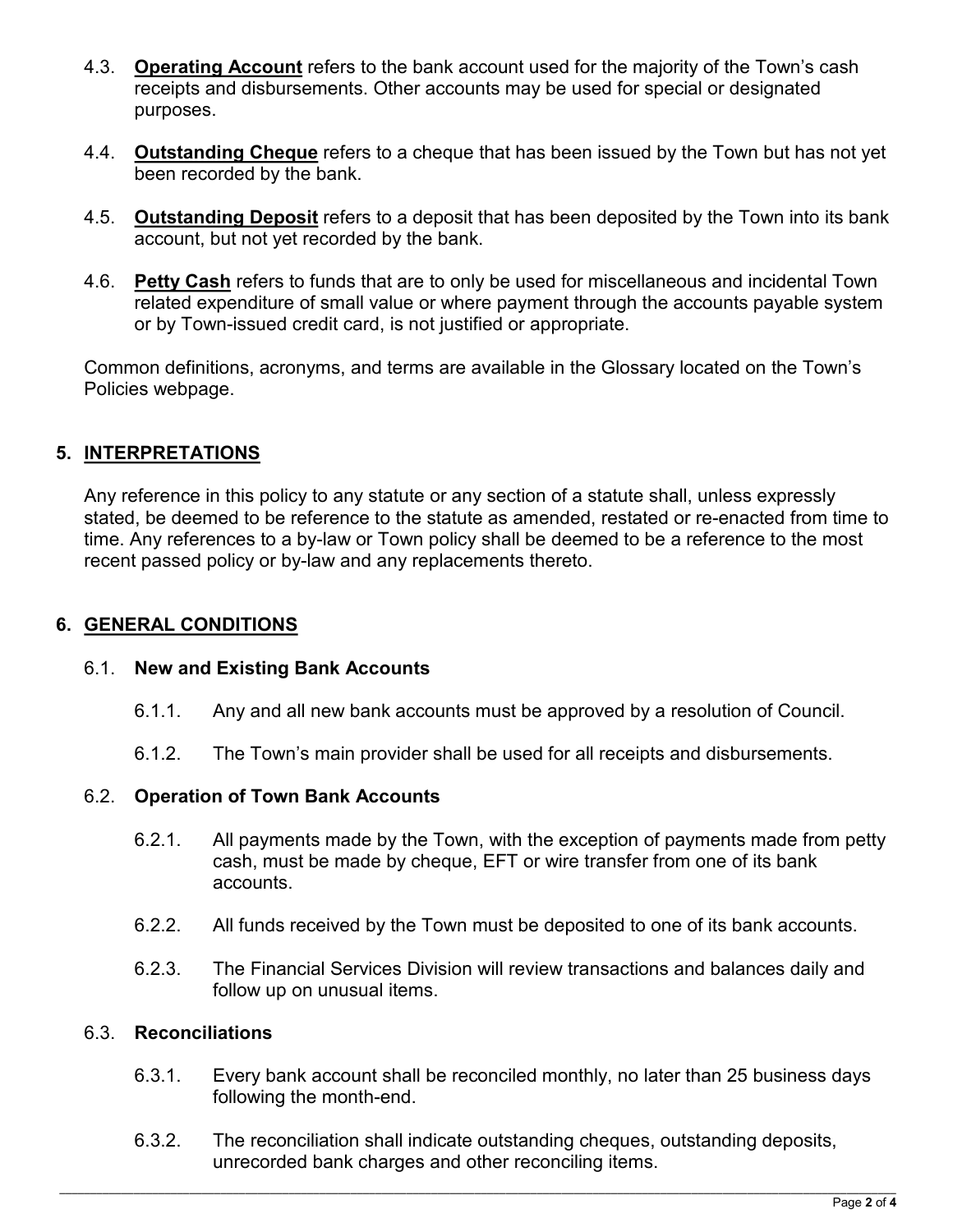6.3.3. All reconciling items should be cleared in the subsequent month.

6.3.3.1. All exceptions must be reviewed by the Supervisor of Accounting.

- 6.3.4. Bank errors or items requiring follow-up by the bank shall be reported to the bank in writing.
- 6.3.5. Every reconciliation must be reviewed by the Treasurer and initiated as evidence of the review.

## 6.4. **Additional Accounts**

6.4.1. A request to open a special purpose or designated bank account must be approved by the Treasurer.

## 6.5. **List of Additional Town Bank Accounts**

- 6.5.1. Post Retirement Account: Used to track employee benefit contribution.
- 6.5.2. Watermain Reserve Account: Used for future watermain replacement.
- 6.5.3. Gas Tax Account: Used for capital projects, where funds are given by the Federal Government of Canada.
- 6.5.4. Reserve Funds (Water) Account: Lifecycle replacement reserve, earmarked for future capital.
- 6.5.5. Reserve Funds (General) Account: Lifecycle replacement reserve, earmarked for future capital.
- 6.5.6. Ranta Memorial Park Account: Bequested donation for Ranta Memorial Park.
- 6.5.7. Wastewater Account: Operating account for wastewater.
- 6.5.8. Water Account: Operated account for water.
- 6.5.9. Donation Account: For all donations made to the Town.
- 6.5.10. General Account: General operating account for the Town.
- 6.5.11. Payroll Account: Clearing account for the payroll of the Town.
- 6.5.12. Reserve Funds DC Account: Development charge account for the Town.
- 6.5.13. Drainage Line of Credit Account: Used to finance drainage work until the Town bills out to the residents.
- 6.5.14. Grants and Government Funding Account: Used to finance Capital Work which the Town has received specific grant funds for.